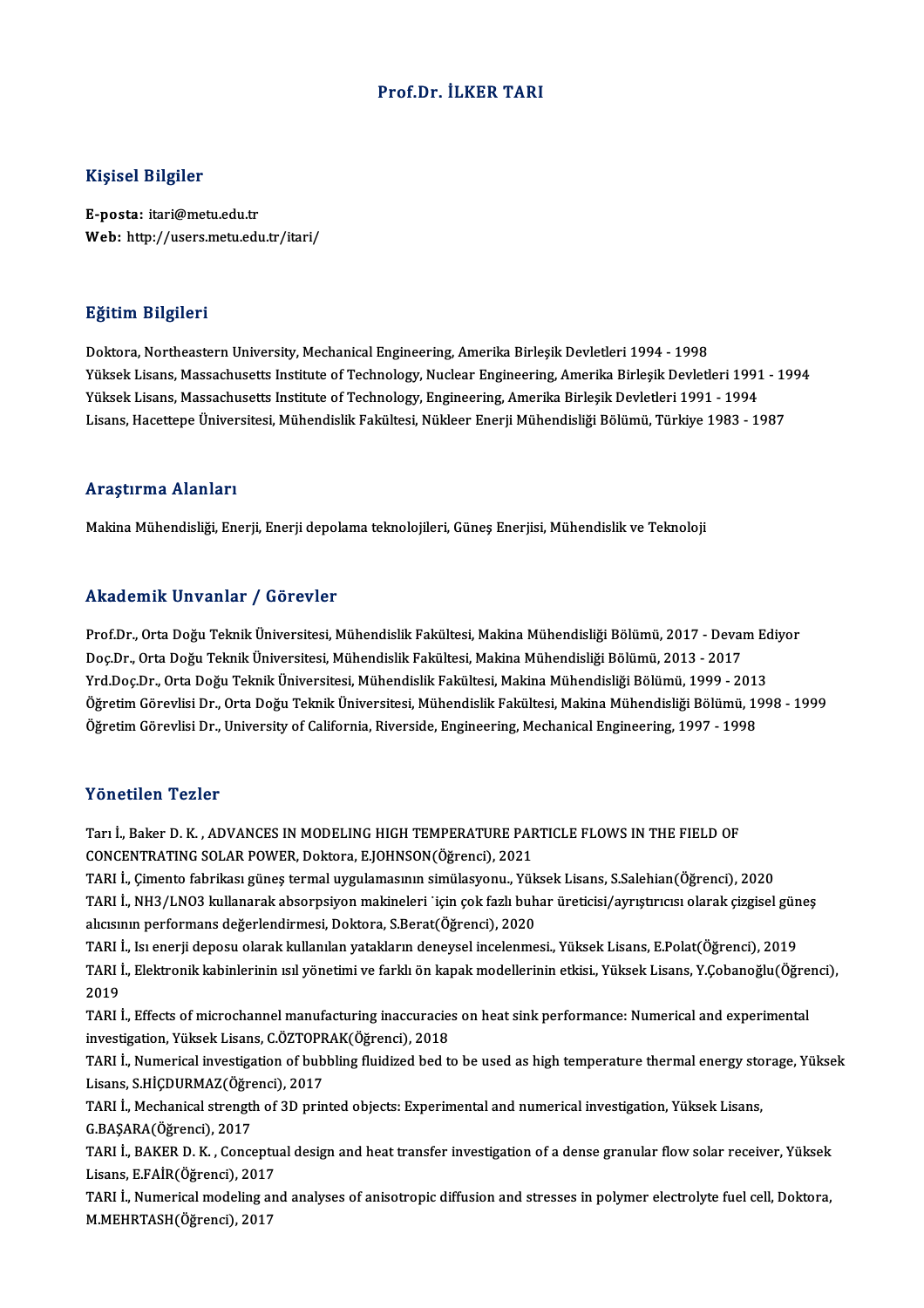TARI İ., Heat dissipation from electronic packages on rotary platforms with the help of heat pipe networks, Yüksek<br>Lisans, A.CALISKAN(Öğmənsi), 2015 TARI İ., Heat dissipation from electro<br>Lisans, A.ÇALIŞKAN(Öğrenci), 2015<br>TABLİ, Numerisel investisation ef si TARI İ., Heat dissipation from electronic packages on rotary platforms with the help of heat pipe networks, Yüksek<br>Lisans, A.ÇALIŞKAN(Öğrenci), 2015<br>TARI İ., Numerical investigation of circulating fluidized bed riser hydro

Lisans, A.ÇALIŞKAN(Öğrenci), 2015<br>TARI İ., Numerical investigation of circulating fluidized<br>applications, Yüksek Lisans, S.BİLYAZ(Öğrenci), 2015<br>TARLİ, İmpreving flow structure and natural sonyesti TARI İ., Numerical investigation of circulating fluidized bed riser hydrodynamics for concentrating solar thermal receiver<br>applications, Yüksek Lisans, S.BİLYAZ(Öğrenci), 2015<br>TARI İ., Improving flow structure and natural

applications, Yüksek Lisans<br>TARI İ., Improving flow str<br>M.ERDEM(Öğrenci), 2015<br>TABLİ, BAKER D. K., Num TARI İ., Improving flow structure and natural convection within fin spacings of plate fin heat sinks, Yüksek Lisans,<br>M.ERDEM(Öğrenci), 2015<br>TARI İ., BAKER D. K. , Numerical comparison and sizing of sensible and latent ther

M.ERDEM(Öğrenci), 2015<br>TARI İ., BAKER D. K. , Numerical comparison and sizing of<br>energy storage, Yüksek Lisans, M.KAYA(Öğrenci), 2015<br>TARLL REM fuel cell degradation: Numerical investigatio TARI İ., BAKER D. K. , Numerical comparison and sizing of sensible and latent thermal energy storage for compresse<br>energy storage, Yüksek Lisans, M.KAYA(Öğrenci), 2015<br>TARI İ., PEM fuel cell degradation: Numerical investig

energy storage, Yüksek Lisans, M.KAYA(Öğrenci), 2015<br>TARI İ., PEM fuel cell degradation: Numerical investigation and effects on the performance of solar-hydrogen based<br>renewable energy systems, Doktora, E.ÖZDEN(Öğrenci), 2 TARI İ., PEM fuel cell degradation: Numerical investigation and effects on the performance of solar-hydrogen based<br>renewable energy systems, Doktora, E.ÖZDEN(Öğrenci), 2015<br>TARI İ., Development of a methodology for sizing

renewable energy systems, Doktora, E.ÖZDEN(Öğrenci), 2015<br>TARI İ., Development of a methodology for sizing and assessment of wind integrate<br>energy storage system (AA-CAES), Yüksek Lisans, K.TAŞTANKAYA(Öğrenci), 2014<br>TABLL, TARI İ., Development of a methodology for sizing and assessment of wind integrated advanced adiabatic compres<br>energy storage system (AA-CAES), Yüksek Lisans, K.TAŞTANKAYA(Öğrenci), 2014<br>TARI İ., Thermal management of solid energy storage system (AA-CAES), Yüksek Lisans, K.TAŞTANKAYA(Öğrenci), 2014<br>TARI İ., Thermal management of solid oxide fuel cells by flow arrangement, Yüksek Lisans, F.ŞEI<br>TARI İ., Thermal analysis of stirling cycle regene

TARI İ., Thermal management of solid oxide fuel cells by flow arrangement, Yüksek Lisans, F.ŞEN(Öğrenci), 2012<br>TARI İ., Thermal analysis of stirling cycle regenerators, Yüksek Lisans, S.ÖZBAY(Öğrenci), 2011<br>TARI İ., Numeri

TARI İ., Thermal analysis of stir<br>TARI İ., Numerical investigatior<br>M.MEHRTASH(Öğrenci), 2011<br>TARLİ, CORRELATION BASED : TARI İ., Numerical investigation of natural convection from inclined plate finned heat sinks, Yüksek Lisans,<br>M.MEHRTASH(Öğrenci), 2011<br>TARI İ., CORRELATION BASED THERMAL DESIGN OF AIR TRANSPORT RACK CHASSIS, Yüksek Lisans,

M.MEHRTASH(Öğrenci), 2011<br>TARI İ., CORRELATION BASED THERMAL DESIGN OF AIR TRANSPORT RACK CHASSIS, Yüksek Lisans, B.ONUR(Ö)<br>2011<br>TARI İ., Experimental investigation of phase change materials used in prototype military shel TARI İ., CORRELATION BASED THERMAL DESIGN OF AIR TRANSPORT RACK CHASSIS, Yüksek Lisans, B.ONUR(Ö)<br>2011<br>TARI İ., Experimental investigation of phase change materials used in prototype military shelters, Yüksek Lisans,<br>Z.ERK

Z.ERKAL(Öğrenci),2011 TARI İ., Experimental investigation of phase change materials used in prototype military shelters, Yüksek Lisans,<br>Z.ERKAL(Öğrenci), 2011<br>TARI İ., YENİ GELİŞTİRİLEN YÖNELİM BELİRLEME KONTROL ÜNİTESİNİN VAKUM ORTAMINDAKİ ISI

Z.ERKAL(Öğrenci), 2011<br>TARI İ., YENİ GELİŞTİRİLEN YÖNELİM BELİRLEME KONTROL ÜNİTESİNİN VAKI<br>SAYISAL VE DENEYSEL İNCELENMESİ, Yüksek Lisans, C.ÖMÜR(Öğrenci), 2010<br>TARLİ -A NUMARICAL AND EYRERIMENTAL INVESICATION OF TUERMAL TARI İ., YENİ GELİŞTİRİLEN YÖNELİM BELİRLEME KONTROL ÜNİTESİNİN VAKUM ORTAMINDAKİ ISIL DAVRANIŞ<br>SAYISAL VE DENEYSEL İNCELENMESİ, Yüksek Lisans, C.ÖMÜR(Öğrenci), 2010<br>TARI İ., A NUMARICAL AND EXPERIMENTAL INVESIGATION OF TH

SAYISAL VE DENEYSEL İNCELENMESİ, Yüksek Lisans, C.ÖMÜR(Öğrenci), 2010<br>TARI İ., A NUMARICAL AND EXPERIMENTAL INVESIGATION OF THERMAL BEHAVIOR OF A NEWLY DEVELOPED<br>ATTITUDE DETERMINATION CONROL UNIT IN A VACUUM ENVIRONMENT, TARI İ., A NUMARICAL AND EXPERIMENTAL INVESIGATION OF THERMAL BEHAVIOR OF A NEWLY DEVELOPED<br>ATTITUDE DETERMINATION CONROL UNIT IN A VACUUM ENVIRONMENT, Yüksek Lisans, C.ÖMÜR(Öğrenci), 2010<br>TARI İ., Solar-hydrogen stand-alo

ATTITUDE DETERMINATION CONROL UNIT IN A VACUUM ENVIRONMENT, Yüksek Lisans, C.ÖMÜR(Öğrenci), 2010<br>TARI İ., Solar-hydrogen stand-alone power system design and simulations, Yüksek Lisans, A.ULUOĞLU(Öğrenci), 20<br>TARI İ., Simul

TARI İ., Simulation of refrigerated space with radiation, Doktora, Ö.BAYER(Öğrenci), 2009

TARI İ., Solar-hydrogen stand-alone power system design and simulations, Yüksek Lisans, A.ULUOĞLU(Öğrenci), 2010<br>TARI İ., Simulation of refrigerated space with radiation, Doktora, Ö.BAYER(Öğrenci), 2009<br>TARI İ., Numerical TARI İ., Numerical investigation of natural convection from vertical plate finned heat sinks, Yüksek Lisans,<br>K.MERT(Öğrenci), 2009<br>TARI İ., SERT C., CFD analysis of a notebook computer thermal management solution, Yüksek L

KMEF<br>TARI İ<br>2008<br>TARI İ TARI İ., SERT C., CFD analysis of a notebook computer thermal management solution, Yüksek Lisa<br>2008<br>TARI İ., Performance anaylsis of an intermediate temperature solid oxide fuel cell, Yüksek Lisans,<br>P.TIMURKUTI UK(Öğrong),

2008<br>TARI İ., Performance anaylsis of an intermediate temperature solid oxide fuel cell, Yüksek Lisans,<br>B.TİMURKUTLUK(Öğrenci), 2007

TARI İ., Performance anaylsis of an intermediate temperature solid oxide fuel cell, Yüksek Lisans,<br>B.TİMURKUTLUK(Öğrenci), 2007<br>TARI İ., Orta sıcaklık katı oksit yakıt pili performans analizi., Yüksek Lisans, B.Timurkutluk

B.TİMURKUTLUK(Öğrenci), 2007<br>TARI İ., Orta sıcaklık katı oksit yakıt pili performans analizi., Yüksek Lisans, B.Timurkutluk(Öğrenci), 2007<br>TARI İ., A comparative investigation of heat transfer capacity limits of heat pipes TARI İ., Orta sıcaklık katı oksit yakıt pili performans analizi., Yüksek Lisans, B.Timurkutluk(Öğrenci), 2007<br>TARI İ., A comparative investigation of heat transfer capacity limits of heat pipes, Yüksek Lisans, S.KÜÇÜK(Öğre

TARI İ., Detailed design of shell-and-tube heat exchangers using CFD, Yüksek Lisans, E.ÖZDEN(Öğrenci), 2007

TARI İ., A comparative investigation of heat transfer capacity limits of heat pipes, Yüksek Lisans, S.KÜÇÜK(Öğrenci), 2007<br>TARI İ., Detailed design of shell-and-tube heat exchangers using CFD, Yüksek Lisans, E.ÖZDEN(Öğrenc

TARI İ., Numerical investigation on cooling of small form factor computer cases, Yüksek Lisans, Ö.EMRE(Öğrenci), 20<br>TARI İ., Development of a racing strategyfor a solar car, Yüksek Lisans, E.ERSÖZ(Öğrenci), 2006<br>TARI İ., S TARI İ., Development of a racing strategyfor a sol<br>TARI İ., SERT C., Spectral (h-p) element methods<br>matlab, Yüksek Lisans, T.MARAL(Öğrenci), 2006<br>TABLİ, A nequisenestral analysis of laminar natı TARI İ., SERT C., Spectral (h-p) element methods approach to the solution of poisson and helmholtz equations using<br>matlab, Yüksek Lisans, T.MARAL(Öğrenci), 2006<br>TARI İ., A pseudospectral analysis of laminar natural convect

matlab, Yüksek Lisans, T.MARAL(Öğrenci), 2006<br>TARI İ., A pseudospectral analysis of laminar natural<br>plates, Yüksek Lisans, S.KASAPOĞLU(Öğrenci), 2005<br>TABLL, Eğik iki paralal plaka arasındaki laminar doğa TARI İ., A pseudospectral analysis of laminar natural convection flow and heat transfer between two inclined parall<br>plates, Yüksek Lisans, S.KASAPOĞLU(Öğrenci), 2005<br>TARI İ., Eğik iki paralel plaka arasındaki laminer doğal

plates, Yüksek Lisans, S.KASAPOĞLU(Öğrenc<br>TARI İ., Eğik iki paralel plaka arasındaki lami<br>Yüksek Lisans, S.Kasapoğlu(Öğrenci), 2005<br>TABLİ, Divest numerisel simulation ef liauid TARI İ., Eğik iki paralel plaka arasındaki laminer doğal konveksiyon akışın ve ısı transferinin pseudospektral analizi,<br>Yüksek Lisans, S.Kasapoğlu(Öğrenci), 2005<br>TARI İ., Direct numerical simulation of liquid flow in a hor

Yüksek Lisans, S.Kasapoğlu(Öğrenci), 2005<br>TARI İ., Direct numerical simulation of liquid flow in a horizontal microchannel, Yüksek Lisans, C.EVREN(Öğrenci), 2005<br>TARI İ., Fluent analizi ile ısı kuyularının had analizleri.,

TARI İ., CFD analyses of heat sinks for CPU cooling with fluent, Yüksek Lisans, E.ÖZTÜRK(Öğrenci), 2004

#### SCI, SSCI ve AHCI İndekslerine Giren Dergilerde Yayınlanan Makaleler

I. Buildings sector froma sustainable carbon constrained energy generation perspective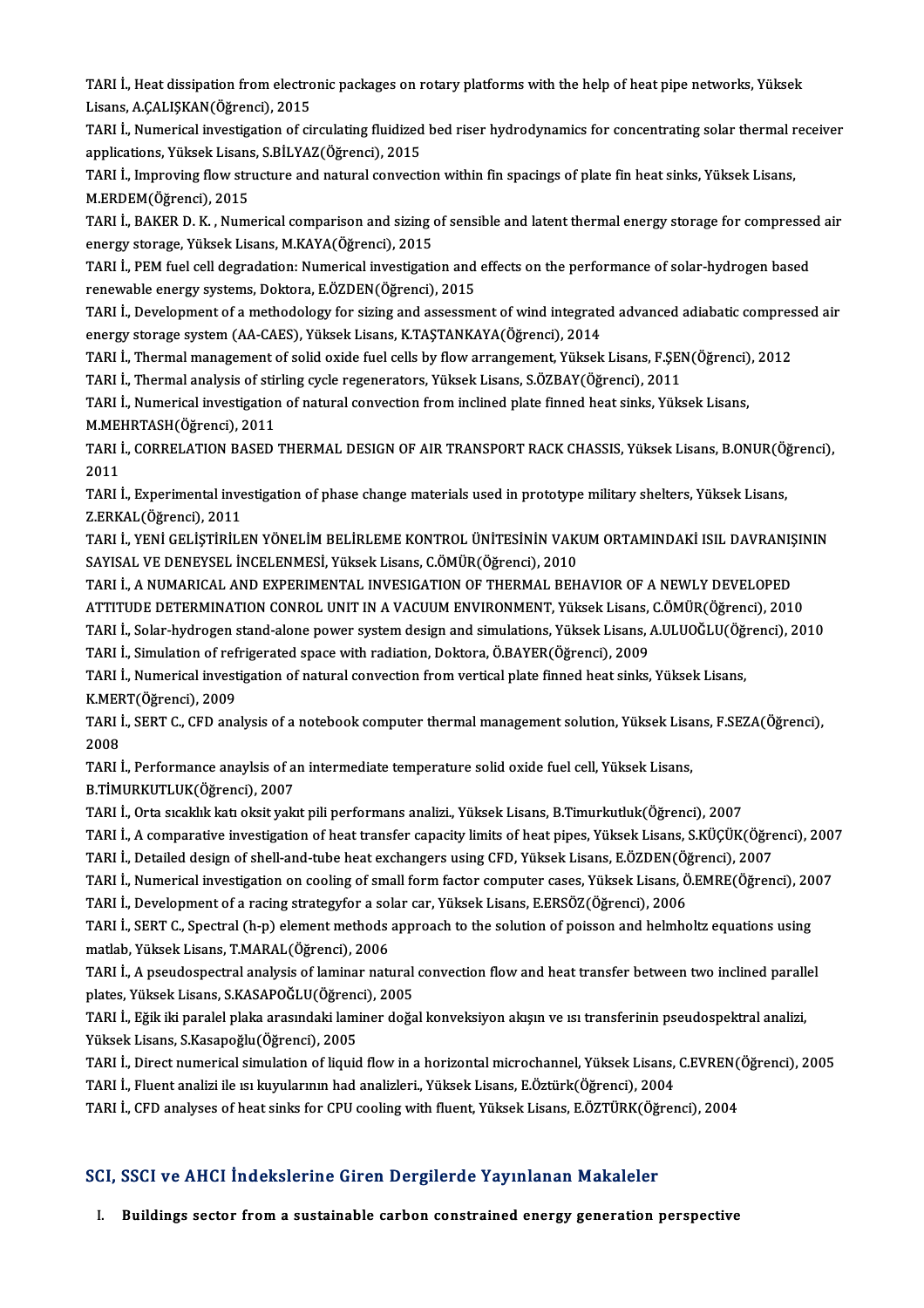Cubukcu (Cubukcu) N., Tari I.

ENERGY AND BUILDINGS, cilt.259, 2022 (SCI İndekslerine Giren Dergi)

- II. Investigation of olive mill sludge treatment using a parabolic trough solar collector ENERGY AND BUILDINGS, cilt.259, 2022 (SCI İndekslerine Giren Dergi)<br>Investigation of olive mill sludge treatment using a parabolic trough solar collector<br>Ben Othman F., Eddhibi F., Bel Hadj Ali A., Fadhel A., BAYER Ö., TAR Investigation of olive mill sludge treatment using a parabolic t<br>Ben Othman F., Eddhibi F., Bel Hadj Ali A., Fadhel A., BAYER Ö., TARI İ., (<br>Solar Energy, cilt.232, ss.344-361, 2022 (SCI İndekslerine Giren Dergi)<br>Medeling Ben Othman F., Eddhibi F., Bel Hadj Ali A., Fadhel A., BAYER Ö., TARI İ., Guizani A., Balghouthi M.<br>Solar Energy, cilt.232, ss.344-361, 2022 (SCI İndekslerine Giren Dergi)<br>III. Modeling heat exchangers with an open source
- Solar Energy, cilt.232, ss.344-361, 2022 (SCI Indekslerine Giren Dergi)<br>Modeling heat exchangers with an open source DEM-based code<br>Johnson E. F. , TARI İ., BAKER D. K.<br>SOLAR ENERGY, cilt.228, ss.374-386, 2021 (SCI Indeksl Modeling heat exchangers with an open source DEM-based code<br>Johnson E. F., TARI İ., BAKER D. K.<br>SOLAR ENERGY, cilt.228, ss.374-386, 2021 (SCI İndekslerine Giren Dergi)<br>Padiative beat transfer in the diserate element method Johnson E. F., TARI İ., BAKER D. K.<br>SOLAR ENERGY, cilt.228, ss.374-386, 2021 (SCI İndekslerine Giren Dergi)<br>IV. Radiative heat transfer in the discrete element method using distance based approximations<br>Johnson E. E., TABL
- SOLAR ENERGY, cilt.228, ss.374-38<br>**Radiative heat transfer in the (**<br>Johnson E. F. , TARI İ., BAKER D. K.<br>POWDER TECHNOLOCY, silt 380, ss Radiative heat transfer in the discrete element method using distance bayon (and the discrete element method using distance bayon)<br>POWDER TECHNOLOGY, cilt.380, ss.164-182, 2021 (SCI İndekslerine Giren Dergi)<br>A Monto Carlo POWDER TECHNOLOGY, cilt.380, ss.164-182, 2021 (SCI İndekslerine Giren Dergi)
- Johnson E. F., TARI İ., BAKER D. K.<br>POWDER TECHNOLOGY, cilt.380, ss.164-182, 2021 (SCI İndekslerine Giren Dergi)<br>V. A Monte Carlo method to solve for radiative effective thermal conductivity for particle beds of<br>various so

JohnsonE.,Tarı İ.,BakerD.

various solid fractions and emissivities<br>Johnson E., Tarı İ., Baker D.<br>JOURNAL OF QUANTITATIVE SPECTROSCOPY & RADIATIVE TRANSFER, cilt.250, 2020 (SCI İndekslerine Giren<br>Dergi) Johnso<br>JOURN<br>Dergi)<br>Numer JOURNAL OF QUANTITATIVE SPECTROSCOPY & RADIATIVE TRANSFER, cilt.250, 2020 (SCI indekslerine Gire<br>Dergi)<br>VI. Numerical modeling of visco-elasto-plastic hygro-thermal stresses and the effects of operating<br>conditions on the m

Dergi)<br>Numerical modeling of visco-elasto-plastic hygro-thermal stres<br>conditions on the mechanical degradation of PEFC membranes<br>Mehrtash M. TAPLL VESU VUPT S Numerical modeling of visco-el<br>conditions on the mechanical d<br>Mehrtash M., TARI İ., YEŞİLYURT S.<br>JOUPNAL OF POWER SOURCES, silt conditions on the mechanical degradation of PEFC membranes<br>Mehrtash M., TARI İ., YEŞİLYURT S.<br>JOURNAL OF POWER SOURCES, cilt.396, ss.164-174, 2018 (SCI İndekslerine Giren Dergi)<br>Numerisal Analysia of Phase Change Metarial Mehrtash M., TARI İ., YEŞİLYURT S.<br>JOURNAL OF POWER SOURCES, cilt.396, ss.164-174, 2018 (SCI İndekslerine Giren Dergi)<br>VII. Numerical Analysis of Phase Change Material Characteristics Used in a Thermal Energy Storage<br>D

JOURNA<br><mark>Numer</mark>i<br>Device<br><sup>Ronvodi</sup> **Numerical Analysis of Phase Change Material Ch.<br>Device<br>Bonyadi N., Somek S. K. , Ozalevli C. C. , Baker D., TARI İ.<br>HEAT TRANSEER ENCINEERING, gilt 20, 82, 83, 26, 26, 27.** Device<br>Bonyadi N., Somek S. K. , Ozalevli C. C. , Baker D., TARI İ.<br>HEAT TRANSFER ENGINEERING, cilt.39, sa.3, ss.268-276, 2018 (SCI İndekslerine Giren Dergi)<br>Imnasts of inhamaganaeus slamning forse on lasal narformanse and

Bonyadi N., Somek S. K. , Ozalevli C. C. , Baker D., TARI İ.<br>HEAT TRANSFER ENGINEERING, cilt.39, sa.3, ss.268-276, 2018 (SCI İndekslerine Giren Dergi)<br>VIII. Impacts of inhomogeneous clamping force on local performance and HEAT TRANSFER ENGINEERING,<br>Impacts of inhomogeneous cla<br>polymer electrolyte fuel cells<br>MEUPTASH M. Tani L. Yosilmut S Impacts of inhomogeneous cla<br>polymer electrolyte fuel cells<br>MEHRTASH M., Tani I., Yesilyurt S.<br>INTERNATIONAL JOURNAL OF UV

INTERNATIONAL JOURNAL OF HYDROGEN ENERGY, cilt.42, sa.30, ss.19227-19245, 2017 (SCI İndekslerine Giren<br>Dergi) MEHRT<br>INTERI<br>Dergi)<br>PEM-fi INTERNATIONAL JOURNAL OF HYDROGEN ENERGY, cilt.42, sa.30, ss.19227-19245, 2017 (SCI İndekslerin<br>Dergi)<br>IX. PEM fuel cell degradation effects on the performance of a stand-alone solar energy system<br>ÖZDEN E. TABLİ

Dergi)<br><mark>PEM fuel cell de</mark><br>ÖZDEN E., TARI İ.<br>INTERNATIONAL PEM fuel cell degradation effects on the performance of a stand-alone solar energy system<br>ÖZDEN E., TARI İ.<br>INTERNATIONAL JOURNAL OF HYDROGEN ENERGY, cilt.42, sa.18, ss.13217-13225, 2017 (SCI İndekslerine Giren<br>Dergi)

ÖZDEN<br>INTERI<br>Dergi)<br>Energi INTERNATIONAL JOURNAL OF HYDROGEN ENERGY, cilt.42, sa.18, ss.13217-13225, 2017 (SCI İndekslerine G<br>Dergi)<br>X. Energy-exergy and economic analyses of a hybrid solar-hydrogen renewable energy system in<br>Ankana Turkay

#### Dergi)<br>Energy-exergy a<br>Ankara, Turkey<br>ÖZDENE, TABLİ Energy-exergy<br>Ankara, Turkey<br>ÖZDEN E., TARI İ.<br>APPLED TUEDM Ankara, Turkey<br>ÖZDEN E., TARI İ.<br>APPLIED THERMAL ENGINEERING, cilt.99, ss.169-178, 2016 (SCI İndekslerine Giren Dergi)

#### ÖZDEN E., TARI İ.<br>APPLIED THERMAL ENGINEERING, cilt.99, ss.169-178, 2016 (SCI İndekslerine Giren Dergi)<br>XI. Proton exchange membrane fuel cell degradation: A parametric analysis using Computational Fluid<br>Dunamics **APPLIED T<br>Proton ex<br>Dynamics<br>ÖZDEN E 1** Proton exchang<br>Dynamics<br>ÖZDEN E., TARI İ.<br>JOUPNAL OF POM Dynamics<br>ÖZDEN E., TARI İ.<br>JOURNAL OF POWER SOURCES, cilt.304, ss.64-73, 2016 (SCI İndekslerine Giren Dergi)<br>Natural convection best transfer from berizental and slightly inclined plate.

### ÖZDEN E., TARI İ.<br>JOURNAL OF POWER SOURCES, cilt.304, ss.64-73, 2016 (SCI İndekslerine Giren Dergi)<br>XII. Natural convection heat transfer from horizontal and slightly inclined plate-fin heat sinks<br>TARLİ MEHRTASH M **JOURNAL OF POWER S<br>Natural convection |<br>TARI İ., MEHRTASH M.<br>APPLIED TUEPMAL EN** Natural convection heat transfer from horizontal and slightly inclined plate-fin heat :<br>TARI İ., MEHRTASH M.<br>APPLIED THERMAL ENGINEERING, cilt.61, sa.2, ss.728-736, 2013 (SCI İndekslerine Giren Dergi)<br>A conrelation for nat

APPLIED THERMAL ENGINEERING, cilt.61, sa.2, ss.728-736, 2013 (SCI İndekslerine Giren Dergi)

## TARI İ., MEHRTASH M.<br>APPLIED THERMAL ENGINEERING, cilt.61, sa.2, ss.728-736, 2013 (SCI İndekslerine Giren Dergi)<br>XIII. A correlation for natural convection heat transfer from inclined plate-finned heat sinks<br>MEHRTASH M A correlation for natural convection heat transfer from inclined plate-finned heat s<br>MEHRTASH M., TARI İ.<br>APPLIED THERMAL ENGINEERING, cilt.51, ss.1067-1075, 2013 (SCI İndekslerine Giren Dergi)<br>Natural convection heat tran

#### XIV. Natural convection heat transfer from inclined plate-fin heat sinks<br>TARI İ., MEHRTASH M. APPLIED THERMAL EN<br>Natural convection |<br>TARI İ., MEHRTASH M.<br>INTERNATIONAL JOUP Natural convection heat transfer from inclined plate-fin heat sinks<br>TARI İ., MEHRTASH M.<br>INTERNATIONAL JOURNAL OF HEAT AND MASS TRANSFER, cilt.56, ss.574-593, 2013 (SCI İndekslerine Giren<br>Dergi)

TARI İ.<br>INTER<br>Dergi)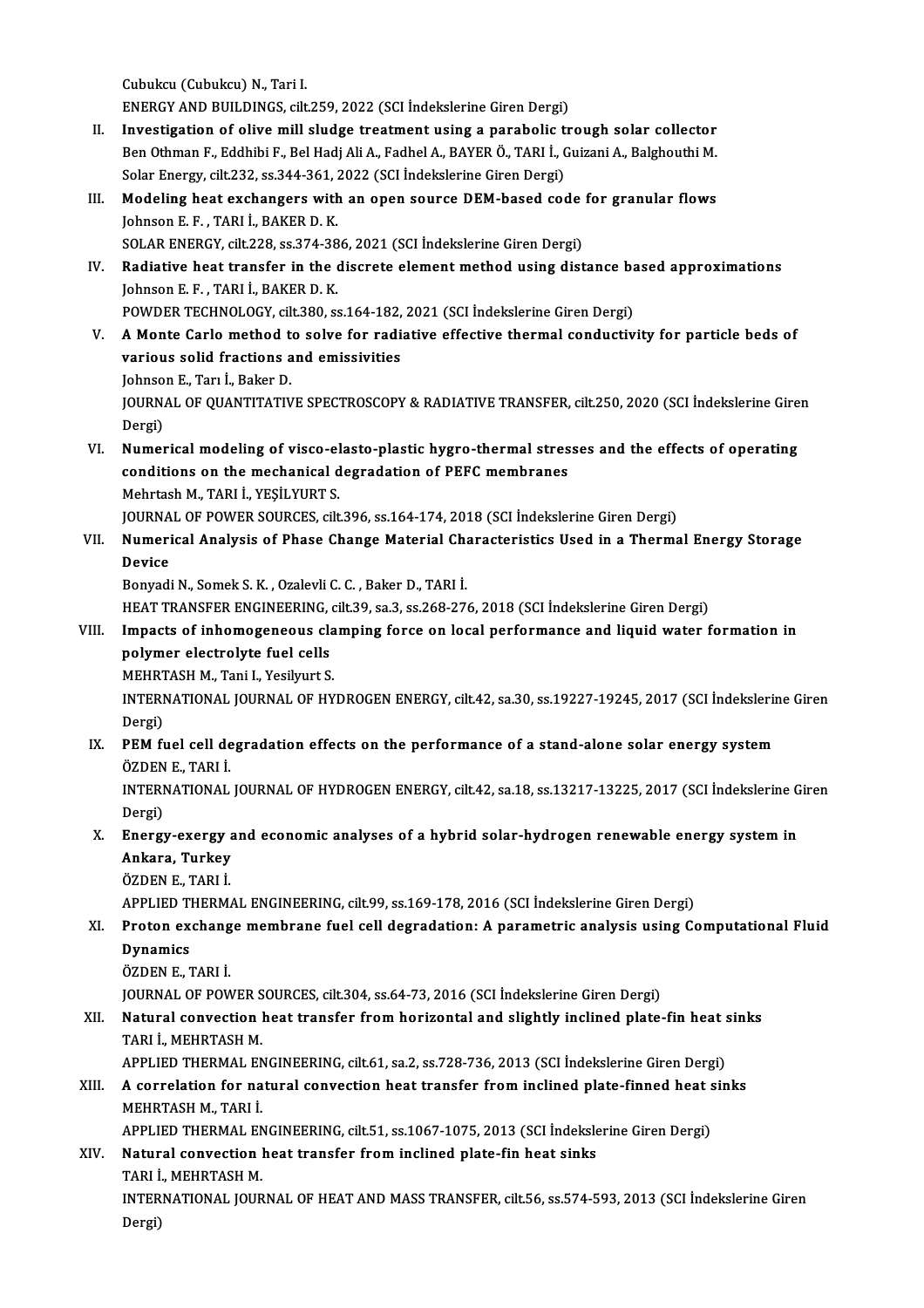| XV.    | CFD Analyses of a Notebook Computer Thermal Management System and a Proposed Passive Cooling                                  |
|--------|-------------------------------------------------------------------------------------------------------------------------------|
|        | Alternative                                                                                                                   |
|        | TARI I, YALCIN F. S.                                                                                                          |
|        | IEEE TRANSACTIONS ON COMPONENTS AND PACKAGING TECHNOLOGIES, cilt.33, sa.2, ss.443-452, 2010 (SCI<br>Indekslerine Giren Dergi) |
| XVI.   | Shell side CFD analysis of a small shell-and-tube heat exchanger                                                              |
|        | ÖZDEN E., TARI İ.                                                                                                             |
|        | ENERGY CONVERSION AND MANAGEMENT, cilt.51, sa.5, ss.1004-1014, 2010 (SCI İndekslerine Giren Dergi)                            |
| XVII.  | Natural convection simulations and numerical determination of critical tilt angles for a parallel plate                       |
|        | channel                                                                                                                       |
|        | Tari I                                                                                                                        |
|        | ENERGY CONVERSION AND MANAGEMENT, cilt.51, sa.4, ss.685-695, 2010 (SCI Indekslerine Giren Dergi)                              |
| XVIII. | Passive Cooling Assembly for Flat Panel Displays with Integrated High Power Components                                        |
|        | Tari I                                                                                                                        |
|        | IEEE TRANSACTIONS ON CONSUMER ELECTRONICS, cilt.55, sa.3, ss.1707-1713, 2009 (SCI Indekslerine Giren                          |
|        | Dergi)                                                                                                                        |
| XIX.   | Numerical Investigation on Cooling of Small form Factor Computer Cases                                                        |
|        | ORHAN O E, TARI İ.                                                                                                            |
|        | Engineering Applications Of Computational Fluid Mechanics, cilt.2, ss.427-435, 2008 (SCI Expanded Indekslerine                |
|        | Giren Dergi)                                                                                                                  |
| XX.    | Forced air cooling of CPUs with heat sinks: A numerical study                                                                 |
|        | Ozturk E., TARI İ.                                                                                                            |
|        | IEEE TRANSACTIONS ON COMPONENTS AND PACKAGING TECHNOLOGIES, cilt.31, sa.3, ss.650-660, 2008 (SCI                              |
|        | İndekslerine Giren Dergi)                                                                                                     |
| XXI.   | CFD MODELING OF FORCED COOLING OF COMPUTER CHASSIS                                                                            |
|        | OZTURK E, TARI İ                                                                                                              |
|        | ENGINEERING APPLICATIONS OF COMPUTATIONAL FLUID MECHANICS, cilt.1, sa.4, ss.304-313, 2007 (SCI                                |
|        | İndekslerine Giren Dergi)                                                                                                     |
| XXII.  | Galerkin method in radiative transfer                                                                                         |
|        | YENER Y., TARI İ.                                                                                                             |

International Journal Of Engineering Science, cilt.36, ss.1535-1550, 1998 (SCI Expanded İndekslerine Giren Dergi)

#### Diğer Dergilerde Yayınlanan Makaleler

Iger Dergilerde Yayınlanan Makaleler<br>I. NUMERICAL INVESTIGATION OF BUBBLING FLUIDIZED BED TO BE USED AS THERMAL ENERGY<br>STORACE INTECRATED TO HICH TEMBERATIIRE CONCENTRATED SOLAR ROWER STORAGE INTEGRATION OF BUBBLING FLUIDIZED BED TO BE USED AS THER<br>STORAGE INTEGRATED TO HIGH-TEMPERATURE CONCENTRATED SOLAR POWER<br>HIGDUPMAZS, TARLI NUMERICAL INVEST<br>STORAGE INTEGRAT<br>HİÇDURMAZ S., TARI İ.<br>Multinhasa Ssiansa and STORAGE INTEGRATED TO HIGH-TEMPERATURE CONCENTRATED SOLAR POWER<br>HIÇDURMAZ S., TARI İ.<br>Multiphase Science and Technology, cilt.30, ss.99-120, 2018 (Diğer Kurumların Hakemli Dergileri)

#### Kitap & Kitap Bölümleri

Itap & Kitap Bölümleri<br>I. Energy and Exergy Analyses of a Solar-Hydrogen Based Energy System for the Emergency Room of a<br>Hespital in Ankare, Turkey Authore p & Krap Bordmior<br>Energy and Exergy Analyses of a So<br>Hospital in Ankara, Turkey Authors<br>Özden E. Tem İ Hospital in Ankara, Turkey Authors<br>Özden E., Tarı İ. Hospital in Ankara, Turkey Authors<br>Özden E., Tarı İ.<br>Exergy for A Better Environment and Improved Sustainability 1, Fethi Aloui,Ibrahim Dincer, Editör, Springer,<br>Landan (Barlin, Chur, 38,779,794, 2019)

Özden E., Tarı İ.<br>Exergy for A Better Environment and Im<br>London/Berlin , Chur, ss.779-794, 2018

# London/Berlin , Chur, ss.779-794, 2018<br>Hakemli Kongre / Sempozyum Bildiri Kitaplarında Yer Alan Yayınlar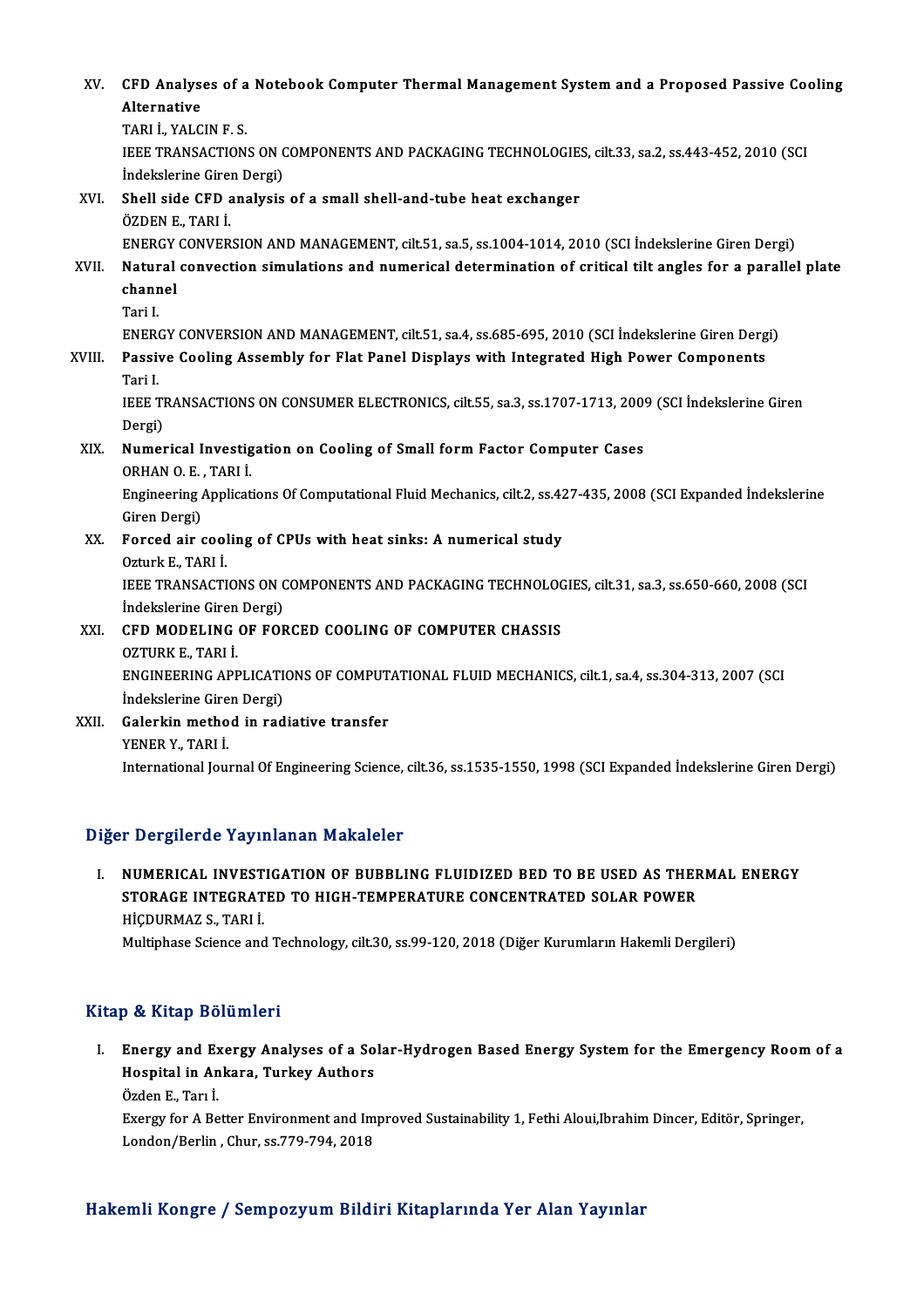I. Solar Hybridization Paths for Cement Production Processes Solar Hybridi;<br>TARI İ., Polat O.<br>CHT 21.9th Inte Solar Hybridization Paths for Cement Production Processes<br>TARI İ., Polat O.<br>CHT-21 8th International Symposium on Advances in Computational Heat Transfer, Rio de Janeiro, Brezilya, 15 -<br>19 Ağustos 2021 TARI İ., Polat O.<br>CHT-21 8th Interr<br>19 Ağustos 2021<br>CHT Modeling o CHT-21 8th International Symposium on Advances in Computational Heat T<br>19 Ağustos 2021<br>II. CHT Modeling of an Electronics Cabinet Using Multi-scale Meshing<br>TABLI COBANOČLU V 19 Ağustos 2021<br>CHT Modeling of an<br>TARI İ., ÇOBANOĞLU Y.<br>CHT 21 9th Internation CHT Modeling of an Electronics Cabinet Using Multi-scale Meshing<br>TARI İ., ÇOBANOĞLU Y.<br>CHT-21 8th International Symposium on Advances in Computational Heat Transfer, Rio de Janeiro, Brezilya, 15 -<br>19 Ağustos 2021 TARI İ., ÇOBANOĞ<br>CHT-21 8th Interr<br>19 Ağustos 2021<br>NOVEL SOLAR E CHT-21 8th International Symposium on Advances in Computa<br>19 Ağustos 2021<br>III. NOVEL SOLAR DRYER FOR OLIVE MILL WASTEWATER<br>TABLI Erdeğan S 19 Ağustos 2021<br>**NOVEL SOLAR D.<br>TARI İ., Erdoğan S.**<br>E. éth Thormal and NOVEL SOLAR DRYER FOR OLIVE MILL WASTEWATER<br>TARI İ., Erdoğan S.<br>5-6th Thermal and Fluids Engineering Conference (TFEC), New Orleans, Amerika Birleşik Devletleri, 26 - 28 Mayıs<br>2021, SS 1277 1291 TARI İ., Erdoğan S.<br>5-6th Thermal and F<br>2021, ss.1277-1291<br>Modeling of Alumi 5-6th Thermal and Fluids Engineering Conference (TFEC), New Orleans, Amerika Birleşik I<br>2021, ss.1277-1291<br>IV. Modeling of Alumina Production for Identification of Solar Hybridization Paths<br>Aby Zanounah B. TABLI 2021, ss.1277-1291<br>IV. Modeling of Alumina Production for Identification of Solar Hybridization Paths The International Aluminium-Themed Engineering and Natural Sciences Conference, Seydisehir, Türkiye, 4 - 06<br>Ekim 2019 Abu Zanouneh B., TARI İ. The International Aluminium-Themed Engineering and Natural Sciences Conference, S<br>Ekim 2019<br>V. Potential of Concentrated Solar Thermal Energy for Industrial Applications<br>TABLI Ekim 2<br>Potent<br>TARI İ.<br>The Int Potential of Concentrated Solar Thermal Energy for Industrial Applications<br>TARI İ.<br>The International Aluminium-Themed Engineering and Natural Sciences Conference, Seydisehir, Türkiye, 4 - 06<br>Flim 2010 TARI İ.<br>The Interna<br>Ekim 2019<br>Develonm The International Aluminium-Themed Engineering and Natural Sciences Conference, Seydisehir, Türkiye, 4 - 06<br>Ekim 2019<br>VI. Development of View Factor Correlations for Modeling Thermal Radiation in Solid Particle Solar<br>Bessi Ekim 2019<br>VI. Development of View Factor Correlations for Modeling Thermal Radiation in Solid Particle Solar<br>Receivers Using CFD-DEM johnsone.,BAKERD.K. ,TARI İ. Receivers Using CFD-DEM<br>johnson e., BAKER D. K. , TARI İ.<br>SolarPACES2018: Solar Power and Chemical Energy Systems, Morocco, Fas, 2 - 05 Ekim 2018<br>Experimental Spray Cooling Studies with EC 32 and EC 84 to Comprehend the Va johnson e., BAKER D. K. , TARI İ.<br>SolarPACES2018: Solar Power and Chemical Energy Systems, Morocco, Fas, 2 - 05 Ekim 2018<br>VII. Experimental Spray Cooling Studies with FC-72 and FC-84 to Comprehend the Validity of Volum SolarPACES2018: So<br>Experimental Spra<br>Flux Model (VFM<br>PALIYCLC TAPLI Experimental Spi<br>Flux Model (VFM<br>BALIKCI Ç., TARI İ.<br>THERMINIC2017 2 Flux Model (VFM<br>BALIKCI Ç., TARI İ.<br>THERMINIC2017 23rd InternatIonal Workshop on Thermal Investigations of ICs and Systems, Amsterdam, BALIKCI Ç., TARI İ.<br>THERMINIC2017 23rd Intern<br>Hollanda, 27 - 29 Eylül 2017<br>Numerical Investisation e VIII. Numerical Investigation of Thermal Storage Performance of a Fluidized Sand Bed<br>HICDURMAZ S., TARI I. Hollanda, 27 - 29 Eylül<br><mark>Numerical Investiga</mark>t<br>HİÇDURMAZ S., TARI İ.<br>CHT 17 7th Internation Numerical Investigation of Thermal Storage Performance of a Fluidized Sand Bed<br>HİÇDURMAZ S., TARI İ.<br>CHT-17 7th International Symposium on Advances in Computational Heat Transfer, Napoli, İtalya, 28 Mayıs - 02<br>Hariran 2017 HİÇDURMAZ S<br>CHT-17 7th Int<br>Haziran 2017<br>Misne shann CHT-17 7th International Symposium on Advances in Computational Heat Transfer<br>Haziran 2017<br>IX. Micro-channel Cold Plate Dimensional Precision Effects on Performance<br>ÖZTOPRAK C. TARLİ Haziran 2017<br>IX. Micro-channel Cold Plate Dimensional Precision Effects on Performance<br>ÖZTOPRAK C., TARI İ. Micro-channel Cold Plate Dimensional Precision Effects on Performance<br>ÖZTOPRAK C., TARI İ.<br>ASTFE 2nd Thermal and Fluids Engineering Conference, Las Vegas, Amerika Birleşik Devletleri, 2 - 05 Nisan 2017<br>HYDRODYNAMIC AND THE ÖZTOPRAK C., TARI İ.<br>ASTFE 2nd Thermal and Fluids Engineering Conference, Las Vegas, Amerika Birleşik Devletleri, 2 - 05 Nisan 20:<br>X. HYDRODYNAMIC AND THERMAL MODELING OF CIRCULATING FLUIDIZED BED SOLAR RECEIVERS<br>Rikas ASTFE 2nd Ther<br>HYDRODYNAM<br>Bilyaz S., TARI İ.<br>ASME Internatio HYDRODYNAMIC AND THERMAL MODELING OF CIRCULATING FLUIDIZED BED SOLAR RECEIVERS<br>Bilyaz S., TARI İ.<br>ASME International Mechanical Engineering Congress and Exposition (IMECE2016), Arizona, Amerika Birleşik<br>Devletleri 11, 17 K Bilyaz S., TARI İ.<br>ASME International Mechanical Engineering Congress and Exposition (IMECE2016), Arizona, Amerika Birleşik<br>Devletleri, 11 - 17 Kasım 2016 ASME International Mechanical Engineering Congress and Exposition (IMECE2016), Arizona,<br>Devletleri, 11 - 17 Kasım 2016<br>XI. Hydrodynamic ve Thermal Modelling of Circulating Fluidized Bed Solar Receivers<br>PUVAZ S. TABLİ Devletleri, 11 - 17<br><mark>Hydrodynamic</mark><br>BİLYAZ S., TARI İ.<br>ASME 2016 Inter Hydrodynamic ve Thermal Modelling of Circulating Fluidized Bed Solar Receivers<br>BİLYAZ S., TARI İ.<br>ASME 2016 International Mechanical Engineering Congress and Exposition, Phoenix, Amerika Birleşik Devletleri,<br>11 . 17 Kesum 11 Bilyaz S., TARI<br>11 - 17 Kasım 2016<br>11 - 17 Kasım 2016<br>Numerisal Investi ASME 2016 International Mechanical Engineering Congress and Exposition, Phoenix, Amerika Birleşik Devletleri,<br>11 - 17 Kasım 2016<br>XII. Numerical Investigation of Various Approaches to Avoid Natural Convection Instabilities 11 - 17 Kasım 2016<br>Numerical Investigation of Various Approac<br>Channels of Horizontal Plate Fin Heat Sinks<br>TARLL ÖZET M.E Channels of Horizontal Plate Fin Heat Sinks<br>TARI İ., ÖZET M. E. Channels of Horizontal Plate Fin Heat Sinks<br>TARI İ., ÖZET M. E.<br>ASME 2016 International Mechanical Engineering Congress and Exposition, Phoenix, Amerika Birleşik Devletleri, TARI İ., ÖZET M. E.<br>ASME 2016 Internat<br>11 - 17 Kasım 2016<br>Thermal Analysis ASME 2016 International Mechanical Engineering Congress and Exposi<br>11 - 17 Kasım 2016<br>XIII. Thermal Analysis of Solar Energy Assisted Cement Production<br>TAPLI 11 - 17 Kasım 2016<br>Thermal Analysis of Solar Energy Assisted Cement Production<br>TARI İ.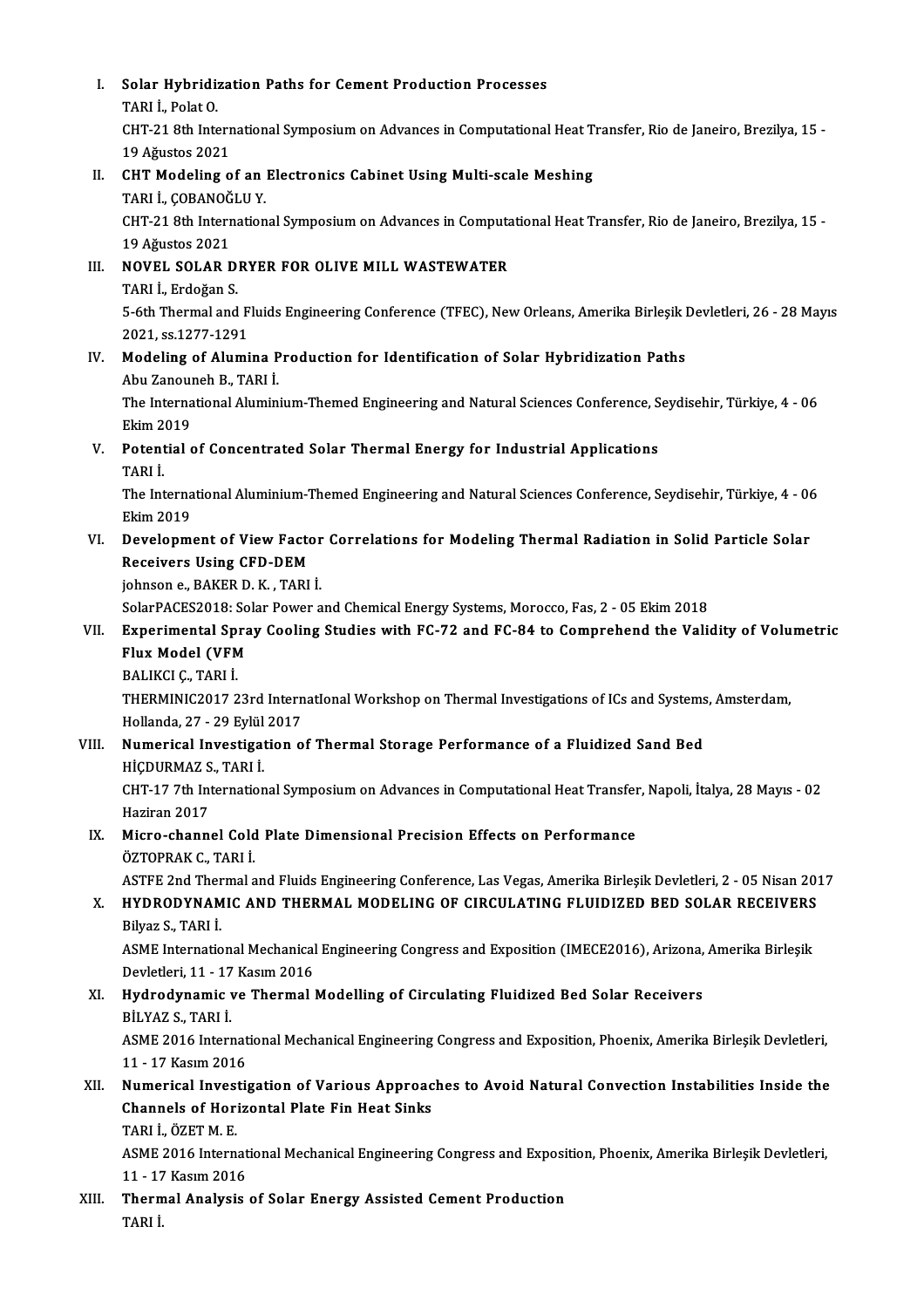ASME InternationalMechanical Engineering Conference and Exhibition, Phoenix, Amerika Birleşik Devletleri, 11 -<br>17 Kasım 2016 ASME Internation<br>17 Kasım 2016<br>Stroce Distribi ASME InternationalMechanical Engineering Conference and Exhibition, Pho<br>17 Kasım 2016<br>XIV. Stress Distribution Based Partitioning of Helmets for 3 D Printing<br>PASARA C TABLI TABLZ S

- 17 Kasım 2016<br>XIV. Stress Distribution Based Partitioning of Helmets for 3 D Printing<br>BAŞARA G., TARI İ., TARI Z. S. Stress Distribution Based Partitioning of Helmets for 3 D Printing<br>BAŞARA G., TARI İ., TARI Z. S.<br>ASME International Mechanical Engineering Conference and Exhibition, Phoenix, Amerika Birleşik Devletleri, 11 -<br>17 Kasım 201 **BAŞARA G., TAR<br>ASME Internatio<br>17 Kasım 2016<br>NUMERICAL G** ASME International Mechanical Engineering Conference and Exhibition, Phoenix, Amerika Birleşik Devletleri, 11 -<br>17 Kasım 2016<br>XV. NUMERICAL COMPARISON AND SIZING OF SENSIBLE AND LATENT THERMAL ENERGY STORAGE FOR
- 17 Kasım 2016<br>NUMERICAL COMPARISON AND SIZING OF SEN<br>COMPRESSED AIR ENERGY STORAGE SYSTEMS<br>Kava M. TARLİ, RAKER D. K NUMERICAL COMPARISON<br>COMPRESSED AIR ENERGY<br>Kaya M., TARI İ., BAKER D. K.<br>ASME International Mechanis

COMPRESSED AIR ENERGY STORAGE SYSTEMS<br>Kaya M., TARI İ., BAKER D. K.<br>ASME International Mechanical Engineering Congress and Exposition (IMECE2016), Arizona, Amerika Birleşik<br>Devlatleri 11, 17 Kesum 2016 Kaya M., TARI İ., BAKER D. K.<br>ASME International Mechanical<br>Devletleri, 11 - 17 Kasım 2016<br>Numarical Camparisan and Devletleri, 11 - 17 Kasım 2016

XVI. Numerical Comparison and Sizing Of Sensible ve Latent Thermal Energy Storage For Compressed Air **Numerical Comparison and<br>Energy Storage<br>KAYA M., TARI İ., BAKER D. K.<br>ASME 2016 International Mea** 

ASME 2016 International Mechanical Engineering Congress and Exposition, Phoenix, Amerika Birleşik Devletleri,<br>11 - 17 Kasım 2016 KAYA M., TARI İ., BA<br>ASME 2016 Internat<br>11 - 17 Kasım 2016<br>Proposel and mod ASME 2016 International Mechanical Engineering Congress and Exposition, Phoenix, Amerika Birleşik<br>11 - 17 Kasım 2016<br>XVII. Proposal and modeling of a novel gravity fed filled absorber solid particle solar receiver<br>IQUNSON

## 11 - 17 Kasım 2016<br>Proposal and modeling of a no<br>JOHNSON E., BAKER D. K. , TARI İ.<br>SelarPACES 2016 Selar Pewer an Proposal and modeling of a novel gravity fed filled absorber solid particle solar receiver<br>JOHNSON E., BAKER D. K. , TARI İ.<br>SolarPACES 2016 Solar Power and Chemical Energy Systems, Abu Dhabi, Birleşik Arap Emirlikleri, 11

JOHNS<br>SolarF<br>2016<br>Prons SolarPACES 2016 Solar Power and Chemical Energy Systems, Abu Dhab<br>2016<br>XVIII. Proposal of a Novel Gravity-Fed, Particle-Filled Solar Receiver<br>JOHNSON E, Pakar D, TABLİ

2016<br>Proposal of a Novel Gravi<br>JOHNSON E., Baker D., TARI İ.<br>22nd International Conferenc

Proposal of a Novel Gravity-Fed, Particle-Filled Solar Receiver<br>JOHNSON E., Baker D., TARI İ.<br>22nd International Conference on Concentrating Solar Power and Chemical Energy Systems (SOLARPACES), Abu<br>Dhabi Pirlesik Arap Emi JOHNSON E., Baker D., TARI İ.<br>22nd International Conference on Concentrating Solar Powe<br>Dhabi, Birleşik Arap Emirlikleri, 11 - 14 Ekim 2016, cilt.1850<br>Numerisel investigation of forsed sonvestion thermal 22nd International Conference on Concentrating Solar Power and Chemical Energy Systems (SOLARPACES), Ab<br>Dhabi, Birleşik Arap Emirlikleri, 11 - 14 Ekim 2016, cilt.1850<br>XIX. Numerical investigation of forced convection therm

#### Dhabi, Birleşik Arap Emirlikleri, 11 - 14 Ekim 2016, cilt.1850<br>Numerical investigation of forced convection thermal<br>rotary platform Numerical investigation of forced convection thermal management of high power electronics on a

ANIL C. TARI İ

1st Thermal and Fluid Engineering Summer Conference, TFESC, New-York, Amerika Birleşik Devletleri, 9 - 12<br>Ağustos 2015 1st Thermal and Fluid Engineering Summer Conference, TFESC, New-York, Amerika Birleşik Devletleri, 9 - 12<br>Ağustos 2015<br>XX. Experimental analysis of energy storage device using phase change material integrated with a milk<br>A

## Ağustos 2015<br><mark>Experimental an</mark><br>storage system<br>NIMA P. SOMEV S Experimental analysis of energy storage device u<br>storage system<br>NIMA B., SOMEK S. K. , C CIHAN 0., BAKER D. K. , TARI İ.<br>1st Thermal and Eluid Engineering Summar Conference

storage system<br>NIMA B., SOMEK S. K. , C CIHAN O., BAKER D. K. , TARI İ.<br>1st Thermal and Fluid Engineering Summer Conference, TFESC, New-York, Amerika Birleşik Devletleri, 9 - 12<br>Ağustos 2015 NIMA B., SOME<br>1st Thermal ar<br>Ağustos 2015<br>Numenisal in 1st Thermal and Fluid Engineering Summer Conference, TFESC, New-York, Amerika Birleşik Devletleri, 9 - 12<br>Ağustos 2015<br>XXI. Numerical investigation of a stand alone solar hydrogen energy system effects of PEFC degradation<br>

## Ağustos 2015<br>Numerical inves<br>ENDER 0., TARI İ.<br>1st Thermal and I Numerical investigation of a stand alone solar hydrogen energy system effects of PEFC degradat<br>ENDER 0., TARI İ.<br>1st Thermal and Fluid Engineering Summer Conference, TFESC, New-York, Amerika Birleşik Devletleri, 9 - 12<br>Ağu

ENDER O., TARI İ.<br>1st Thermal and Fluid Engineering Summer Conference, TFESC, New-York, Amerika Birleşik Devletleri, 9 - 12 1st Thermal and Fluid Engineering Summer Conference, TFESC, New-York, Amerika Birleşik Devletleri, 9 - 1<br>Ağustos 2015<br>XXII. Investigation of various options for numerical modeling of fluidized bedsI for a solar thermal<br>App

## Ağustos 2015<br>Investigation of<br>application<br>BİLYAZ S., TARI İ. Investigation of<br>application<br>BİLYAZ S., TARI İ.<br>CHT 15 ICHMT İn

application<br>BİLYAZ S., TARI İ.<br>CHT-15 ICHMT International Symposium on Advances in Computational Heat Transfer, Rutgers University,<br>Amerika Pirlesik Devletleri, 25 – 29 Mevrs 2015 BİLYAZ S., TARI İ.<br>CHT-15 ICHMT International Symposium on Adv<br>Amerika Birleşik Devletleri, 25 - 29 Mayıs 2015<br>Numerisal Investisation of thermal manas CHT-15 ICHMT International Symposium on Advances in Computational Heat Transfer, Rutgers University,<br>Amerika Birleşik Devletleri, 25 - 29 Mayıs 2015<br>XXIII. Numerical Investigation of thermal management of Solid Oxide Fuel

## Amerika Birleşik Devletleri, 25 - 29 Mayıs 2015<br>Numerical Investigation of thermal manag<br>SEN F.. TARI İ. Numerical Investigation of thermal management of Solid Oxide Fuel Cells by flow arrangemen<br>ŞEN F., TARI İ.<br>CHT-15 ICHMT International Symposium on Advances in Computational Heat Transfer, Rutgers University,<br>Amerika Birles

CHT-15 ICHMT International Symposium on Advances in Computational Heat Transfer, Rutgers University,<br>Amerika Birleşik Devletleri, 25 - 29 Mayıs 2015 CHT-15 ICHMT International Symposium on Advances in Computational Heat Transfer, Rutgers University,<br>Amerika Birleşik Devletleri, 25 - 29 Mayıs 2015<br>XXIV. Numerical Analysis of Phase Change Material Characteristics in a Th

## Amerika Birl<br>Numerical<br>Exchanger<br>NIMA B. SOI Numerical Analysis of Phase Change Material Charac<br>Exchanger<br>NIMA B., SOMEK S. K. , OZALEVLI C. C. , BAKER D. K. , TARI İ.<br>ASME ATI UIT 2015 Conference en Thermal Energy System

**Exchanger**<br>NIMA B., SOMEK S. K. , OZALEVLI C. C. , BAKER D. K. , TARI İ.<br>ASME-ATI-UIT 2015 Conference on Thermal Energy Systems: Production, Storage, Utilization and the Environment,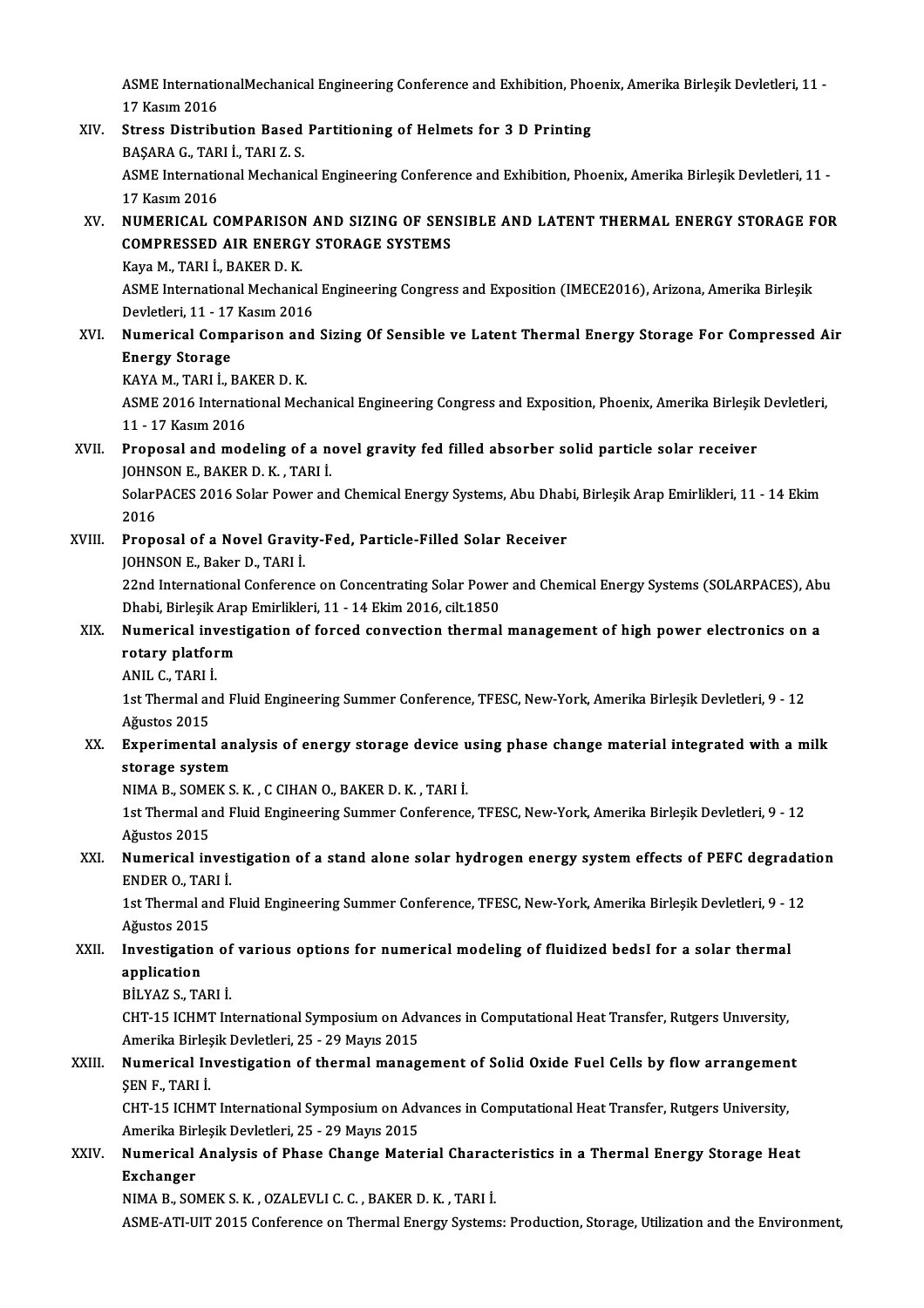Napoli, İtalya, 17 - 20 Mayıs 2015 XXV. Numerical analysis of phase change material characteristics used in a thermal energy storage device Napoli, İtalya, 17 - 20 Mayıs 2015<br>**Numerical analysis of phase change material c.**<br>Bonyadi N., kazım s., Özalevli c., BAKER D. K. , TARI İ.<br>ASME ATI UIT 2015 Conforence en Thermal Frerey. ASME-ATI-UIT 2015 Conference on Thermal Energy Systems: Production, Storage, Utilization and the Environment, Bonyadi N., kazım s., Özalevli<br>ASME-ATI-UIT 2015 Confere<br>17 Mayıs - 20 Ağustos 2015<br>Energy and exergy analys ASME-ATI-UIT 2015 Conference on Thermal Energy Systems: Production, Storage, Utilization and the Environmen<br>17 Mayıs - 20 Ağustos 2015<br>XXVI. Energy and exergy analysis of a solar hydrogen hybrid renewable energy system in 17 Mayıs - 20 Ağustos 2015<br>Energy and exergy analysis of a solar hydrogen hybrid renewable energy system in Ankara 1<br>ÖZDEN E., TARI İ.<br>7th International Exergy, Energy and Environment Symposium, Valenciennes, Fransa, 27 - Energy and exergy analysis of a solar hydrogen hybrid renewable energy system in Ankara T<br>ÖZDEN E., TARI İ.<br>7th International Exergy, Energy and Environment Symposium, Valenciennes, Fransa, 27 - 30 Nisan 2015<br>System modeli ÖZDEN E., TARI İ.<br>7th International Exergy, Energy and Environment Symposium, Valenciennes, Fransa, 27 - 30<br>XXVII. System modeling of a solar hydrogen hybrid renewable energy system in Ankara<br>ÖZDENE, TARLİ 7th International<br>System modelin<br>ÖZDEN E., TARI İ.<br>SelerTP 19 - 21 k System modeling of a sola<br>ÖZDEN E., TARI İ.<br>SolarTR, 19 - 21 Kasım 2014<br>Two Woy Coupling of Lagı ÖZDEN E., TARI İ.<br>SolarTR, 19 - 21 Kasım 2014<br>XXVIII. Two Way Coupling of Lagrangian and Eulerian Governing Equations for Particles in Incompressible<br>Fluids SolarTR, 19 - 21 Kasım 2014 TARI İ.,TARIZ.S. Fluids<br>TARI İ., TARI Z. S.<br>SIAM Annual Meeting CP23, San Diego, Amerika Birleşik Devletleri, 8 - 12 Temmuz 2013<br>A nassive seoling system proposel for multifunstion and bish novem displays XXIX. A passive cooling system proposal for multifunction and high power displays<br>TARI İ. SIAM A<br>**A pass**<br>TARI İ.<br>SPIE P. A passive cooling system proposal for multifunction and high power displays<br>TARI İ.<br>SPIE Proceedings of Advances in Display Technologies III, San-Francisco, Amerika Birleşik Devletleri, 2 - 07 Şubat<br>2012 TARI <mark>I</mark><br>SPIE F<br>2013 SPIE Proceedings of Advances in Display Technologie<br>2013<br>XXX. Multiphysics Simulations of PEM Electrolyzers<br>TABLE GZDEN E 2013<br>Multiphysics Sir<br>TARI İ., ÖZDEN E.<br>NAEEMS Europea TARI İ., ÖZDEN E.<br>NAFEMS European Conf. Multiphysics Simulation 2012, Frankfurt, Almanya, 16 - 17 Ekim 2012 TARI İ., ÖZDEN E.<br>NAFEMS European Conf. Multiphysics Simulation 2012, Frankfurt, Almanya, 16 - 17 Ekim 2012<br>XXXI. DİKEY VE EĞİMLİ YÜZEYLERE YERLEŞTİRİLMİŞ DİKDÖRTGEN KESİTLİ KANATÇIKLI ISI ATICILARIN<br>DOĞAL TASINIM İÇİN NAFEMS European Conf. Multiphysics Simulation 2<br>DİKEY VE EĞİMLİ YÜZEYLERE YERLEŞTİRİLM<br>DOĞAL TAŞINIM İÇİN SAYISAL İNCELENMESİ<br>TARLİ MEHRTASH M DİKEY VE EĞİMLİ Yİ<br>DOĞAL TAŞINIM İÇİ<br>TARI İ., MEHRTASH M.<br>Ulucal İsvBilimi ve Talı DOĞAL TAŞINIM İÇİN SAYISAL İNCELENMESİ<br>TARI İ., MEHRTASH M.<br>Ulusal Isı Bilimi ve Tekniği Kongresi, Zonguldak, Türkiye, 7 - 10 Eylül 2011<br>Numerisel and evnerimentel investisetien ef the thermel behaviol TARI İ., MEHRTASH M.<br>Ulusal Isı Bilimi ve Tekniği Kongresi, Zonguldak, Türkiye, 7 - 10 Eylül 2011<br>XXXII. Numerical and experimental investigation of the thermal behavior of a newly developed attitude<br>Determination Control Ulusal Isı Bilimi ve Tekniği Kongresi, Zonguldak, Türkiye, 7 - 1<br>Numerical and experimental investigation of the therr<br>Determination Control Unit in a Vacuum environment<br>ÖMÜP C JIVCUP A P JSIK H C TAPLİ Numerical and experimental investignation<br>Determination Control Unit in a Vac<br>ÖMÜR C., UYGUR A. B. , IŞIK H. G. , TARI İ.<br>Preseedings of the 2011 Eth Internations Proceedings of the 2011 5th International Conference on Recent Advances in Space Technologies, 9 - 11 Haziran 2011 ÖMÜR<br>Proce<br>2011<br>Camp Proceedings of the 2011 5th Internations<br>2011<br>XXXIII. Components of the Shape Revisited<br>TABLZ S. BURGETH B. TABLI 2011<br>Components of the Shape R<br>TARI Z. S. , BURGETH B., TARI İ.<br>2010 AAAI Spring Sumposium S Components of the Shape Revisited<br>TARI Z. S. , BURGETH B., TARI İ.<br>2010 AAAI Spring Symposium Series, Palo Alto, Amerika Birleşik Devletleri, 22 - 24 Mart 2010<br>Medified Laplasians for shape analysis. TARI Z. S., BURGETH B., TARI İ.<br>2010 AAAI Spring Symposium Series, Palo A<br>XXXIV. Modified Laplacians for shape analysis<br>TARI Z. S., BURGETH B., TARI İ. 2010 AAAI Spring Symposium S<br>Modified Laplacians for sha<br>TARI Z. S. , BURGETH B., TARI İ.<br>International Sumposium on Me International Symposium on Mathematical Morphology, Groningen, Hollanda, 24 - 27 Ağustos 2009 TARI Z. S. , BURGETH B., TARI İ.<br>International Symposium on Mathematical Morphology, Groningen, Hollanda, 24 - 27<br>XXXV. CFD MODELING AND ANALYSIS OF A SHELL-AND-TUBE HEAT EXCHANGER<br>Orden E. TARLI International Syr<br>CFD MODELIN<br>Ozden E., TARI İ.<br>ASME Hoat Tran Ozden E., TARI İ.<br>ASME Heat Transfer Summer Conference, Florida, Amerika Birleşik Devletleri, 10 - 14 Ağustos 2008, ss.75-76 Ozden E., TARI İ.<br>ASME Heat Transfer Summer Conference, Florida, Amerika Birleşik Devletleri,<br>XXXVI. CFD Modeling and Analysis of a Small Shell and tube Heat Exchanger<br>ÖZDENE, TABLİ ASME Heat Trans<br>CFD Modeling a<br>ÖZDEN E., TARI İ.<br>ASME 2009 Sumn CFD Modeling and Analysis of a Small Shell and tube Heat Exchanger<br>ÖZDEN E., TARI İ.<br>ASME 2008 Summer Heat transfer Conference, Jacksonville, Amerika Birleşik Devletleri, 10 - 14 Ağustos 2008<br>CED ANALYSIS OF A NOTEROOK COM ÖZDEN E., TARI İ.<br>ASME 2008 Summer Heat transfer Conference, Jacksonville, Amerika Birleşik Devletleri, 10 -<br>XXXVII. CFD ANALYSIS OF A NOTEBOOK COMPUTER THERMAL MANAGEMENT SOLUTION<br>VALCIN E S. SOLLC TABLİ ASME 2008 Summer Heat tr<br>CFD ANALYSIS OF A NOT<br>YALCIN F. S., Sert C., TARI İ. CFD ANALYSIS OF A NOTEBOOK COMPUTER THERMAL MANAGEMENT SOLUTION<br>YALCIN F. S. , Sert C., TARI İ.<br>ASME Heat Transfer Summer Conference, Florida, Amerika Birleşik Devletleri, 10 - 14 Ağustos 2008, ss.805-811 XXXVIII. A Comparison of the Common Semi Implicit Time Stepping Schemes in a Spectral Method Navier ASME Heat Transfer Summer Conference, Florida, Amerika<br>A Comparison of the Common Semi Implicit Time Ste<br>Stokes Solver ABCN ABBDI2 MABCN and Leap Frog<br>TABLI A Com<br>Stokes<br>TARI İ.<br>SIAM A TARI İ.<br>SIAM Annual Meeting 2008, San Diego, Amerika Birleşik Devletleri, 7 - 11 Temmuz 2008 XXXIX. A Numerical Investigation of Interactions of Particles with Benard Cells in Horizontal Channels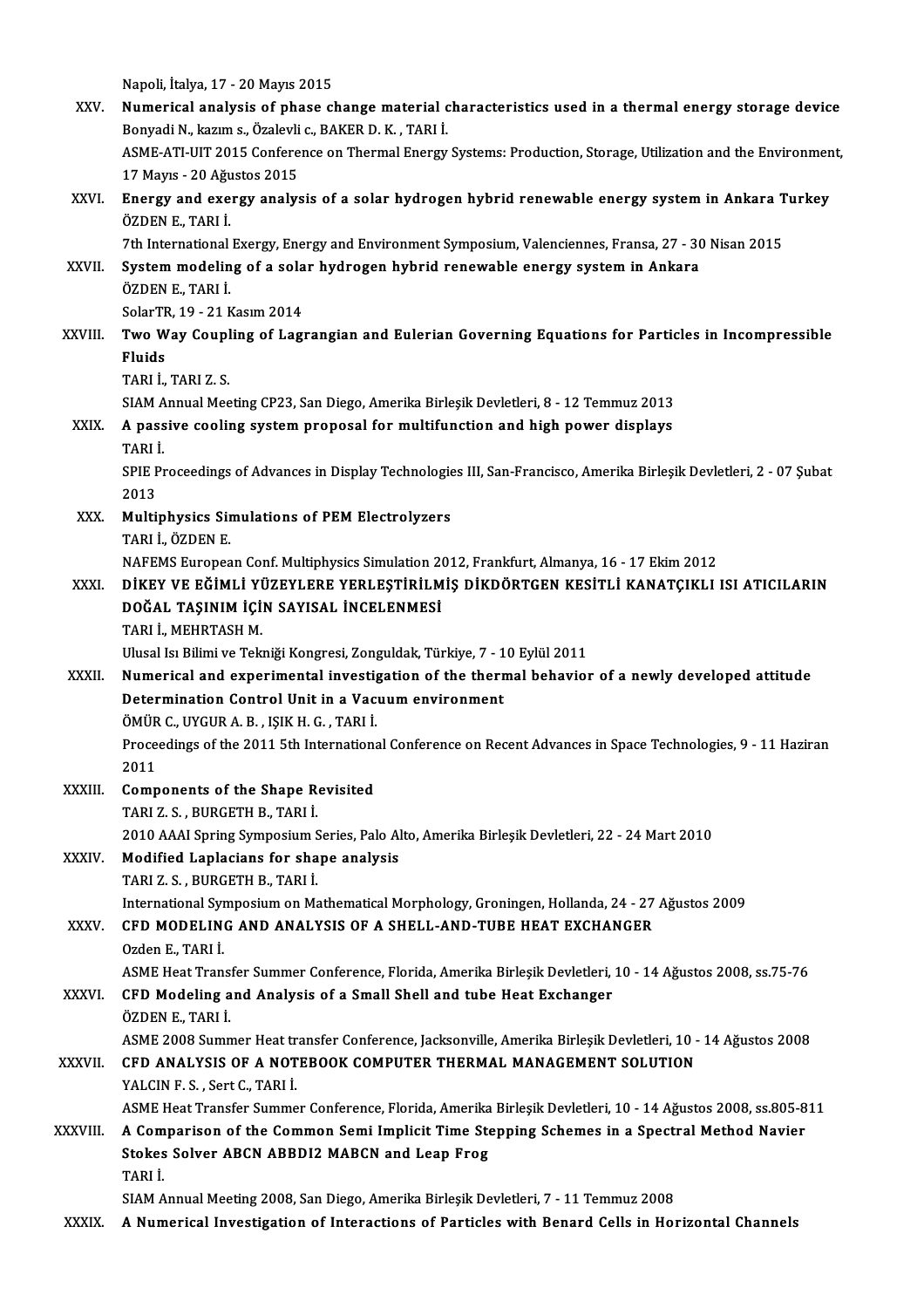TARI İ., TANGBORN A., YENER Y.

ICHMT Computational Heat Transfer, Fas, 11 - 16 Mayıs 2008

## TARI İ., TANGBORN A., YENER Y.<br>ICHMT Computational Heat Transfer, Fas, 11 - 16 Mayıs 2008<br>XL. Numerical Determination of Critical Tilt Angle for a Parallel Plate Channel<br>TARLİ ICHMT<br>Numei<br>TARI İ.<br>ASME I

Numerical Determination of Critical Tilt Angle for a Parallel Plate Channel<br>TARI İ.<br>ASME International Mechanical Engineering Conference and Exhibition, Seattle, Amerika Birleşik Devletleri, 11 - 15<br>Kasım 2007 TARI İ.<br>ASME Intern<br>Kasım 2007<br>Numarical l ASME International Mechanical Engineering Conference and Exhibition, Seattle, Amerika Birleşik Devletleri, 11 -<br>Kasım 2007<br>XLI. Numerical Investigation of Laminar Microchannel Convective Liquid Flow as a Mixing Enhancer in

## Kasım 2007<br>Numerical Investigat<br>Microfluidic Devices<br>TAPLİ **Numei<br>Microf**<br>TARI İ.<br>ASME I

Microfluidic Devices<br>TARI İ.<br>ASME International Mechanical Engineering Conference and Exhibition, Seattle, Amerika Birleşik Devletleri, 11 - 15 TARI İ.<br>ASME Intern<br>Kasım 2007<br>A Comparis XLII. A Comparison of Common Semi Implicit Time Stepping Schemes in a Pseudo spectral Navier Stokes<br>XLII. A Comparison of Common Semi Implicit Time Stepping Schemes in a Pseudo spectral Navier Stokes<br>Selver

## Kasım 2<br><mark>A Com</mark><br>Solver<br><sub>TAPI</sub> i A Com<br>Solver<br>TARI İ.<br>ASME I

Solver<br>TARI İ.<br>ASME International Mechanical Engineering Conference and Exhibition, Seattle, Amerika Birleşik Devletleri, 11 - 15 TARI İ.<br>ASME Intern<br>Kasım 2007<br>Numanisal l ASME International Mechanical Engineering Conference and Exhibition, Seattle, Ame<br>Kasım 2007<br>XLIII. Numerical Investigation on Cooling of Small Form Factor Computer Cases<br>Orban Ö. E. TABLİ

# Kasım 2007<br><mark>Numerical Investi</mark><br>Orhan Ö. E. , TARI İ.<br>ASME International

Numerical Investigation on Cooling of Small Form Factor Computer Cases<br>Orhan Ö. E. , TARI İ.<br>ASME International Mechanical Engineering Conference and Exhibition, Seattle, Amerika Birleşik Devletleri, 11 - 15<br>Kasım 2007 Orhan Ö. E. ,<br>ASME Intern<br>Kasım 2007<br>Senier veet ASME International Mechanical Engineering Conference and Exhibition, Seattle, Amerik<br>Kasım 2007<br>XLIV. Senior year thermal design course elective or mandatory restricted elective<br>TABLI TABLI S

## Kasım 2007<br>Senior year thermal design course elective or mandatory restricted elective<br>TARI İ., TARI Z. S.

Senior year thermal design course elective or mandatory restricted elective<br>TARI İ., TARI Z. S.<br>ASME International Mechanical Engineering Conference and Exhibition, Chicago, Amerika Birleşik Devletleri, 5 - 10<br>Kasım 2006 TARI İ., TARI<br>ASME Intern<br>Kasım 2006<br>A Bood Mol ASME International Mechanical Engineering Conference and Exhibit<br>Kasım 2006<br>XLV. A Road Map For CFD Modelling Of Forced Cooled Packages<br>OZTUPK E TAPLİ

#### Kasım 2006<br>A Road Map For CFD Modelling Of Forced Cooled Packages

#### OZTURK E., TARI İ

ASME International Mechanical Engineering Conference and Exhibition, Chicago, Amerika Birleşik Devletleri, 5 - 10<br>Kasım 2006 ASME International Mechanical Engineering Conference and Exhibition, Chicago, Amerika Birleşik Devletleri, 5<br>Kasım 2006<br>XLVI. A Pseudospectral Analysis of Laminar Natural Convection Flow and Heat Transfer Between Two

## Kasım 2006<br>A Pseudospectral Analy<br>Inclined Parallel Plates<br>TABLİ KASAROČLUS A Pseudospectral Ar<br>Inclined Parallel Pla<br>TARI İ., KASAPOĞLUS.<br>ASME International Me

Inclined Parallel Plates<br>TARI İ., KASAPOĞLU S.<br>ASME International Mechanical Engineering Conference and Exhibition, Chicago, Amerika Birleşik Devletleri, 5 - 10 TARI İ., KASA<br>ASME Intern<br>Kasım 2006<br>A Comparis ASME International Mechanical Engineering Conference and Exhibition, Chicago, Amerika Birleşik Devletleri, 5<br>Kasım 2006<br>XLVII. A Comparison of AB BDI2 and AB CN Time Stepping Schemes in a Chebychev Tau Spectral Navier<br>

## Kasım 2006<br>A Comparison<br>Stokes Solver<br>TABLİ *VASA*RO A Comparison of AB<br>Stokes Solver<br>TARI İ., KASAPOĞLU S.<br>SIAM Conforence on A

Stokes Solver<br>TARI İ., KASAPOĞLU S.<br>SIAM Conference on Analysis of Partial Differential Equations, Boston, Amerika Birleşik Devletleri, 10 - 12 Temmuz<br>2006 TARI İ<br>SIAM<br>2006<br>CED 4 SIAM Conference on Analysis of Partial Differential Equations, B<br>2006<br>XLVIII. CFD Analyses of Heat Sinks for CPU Cooling with Fluent<br>TABLI OTTUBY F

2006<br>CFD Analyses of<br>TARI İ., OZTURK E.<br>ASME Summer Hee CFD Analyses of Heat Sinks for CPU Cooling with Fluent<br>TARI İ., OZTURK E.<br>ASME Summer Heat Transfer Conference, San-Francisco, Amerika Birleşik Devletleri, 17 - 21 Temmuz 2005<br>Dinest Numerisel Simulation of Liquid Flow in

## TARI İ., OZTURK E.<br>ASME Summer Heat Transfer Conference, San-Francisco, Amerika Birleşik Devletler<br>XLIX. Direct Numerical Simulation of Liquid Flow in a Horizontal Microchannel<br>TARI İ., KÜKRER C. E. ASME Summer Heat 1<br>Direct Numerical S<br>TARI İ., KÜKRER C. E.<br>ASME Summer Heat 1

ASME Summer Heat Transfer Conference, San-Francisco, Amerika Birleşik Devletleri, 17 - 21 Temmuz 2005

### TARI İ., KÜKRER C. E.<br>ASME Summer Heat Transfer Conference, San-Francisco, Amerika Birleşik Devletleri, 17 - 21 Temmu<br>L. Determination of Assembly Averaged Homogeneous Neutron Cross Sections for MITR II<br>TABLİ ASME S<br>Deteri<br>TARI İ.<br>4th Int Determination of Assembly Averaged Homogeneous Neutron Cross Sections for MITR II<br>TARI İ.<br>4th Int. Conference on Monte Carlo and Quasi-Monte Carlo Methods in Scientific Computing, Hong Kong, 27 Kasım-<br>01 Aralık 2000

TARI İ.<br>4th Int. Confere<br>01 Aralık 2000<br>2 D. Simulation 4th Int. Conference on Monte Carlo and Quasi-Monte Carlo Methods in Scientific Computing, Hong Kool.<br>1. 3 D Simulation of Convection in Asymmetrically Heated Turbine Blade Cooling Channels<br>1. 3 D Simulation of Convection i

## 01 Ara<sup>1</sup><br>3 **D Sii**<br>TARI İ. 3 D Simulation of Convection in Asymmetrically Heated Turbine Blade Cooling<br>TARI İ.<br>International Symposium on Heat Transfer in Gas Turbine Systems, 13 - 18 Ağustos 2000